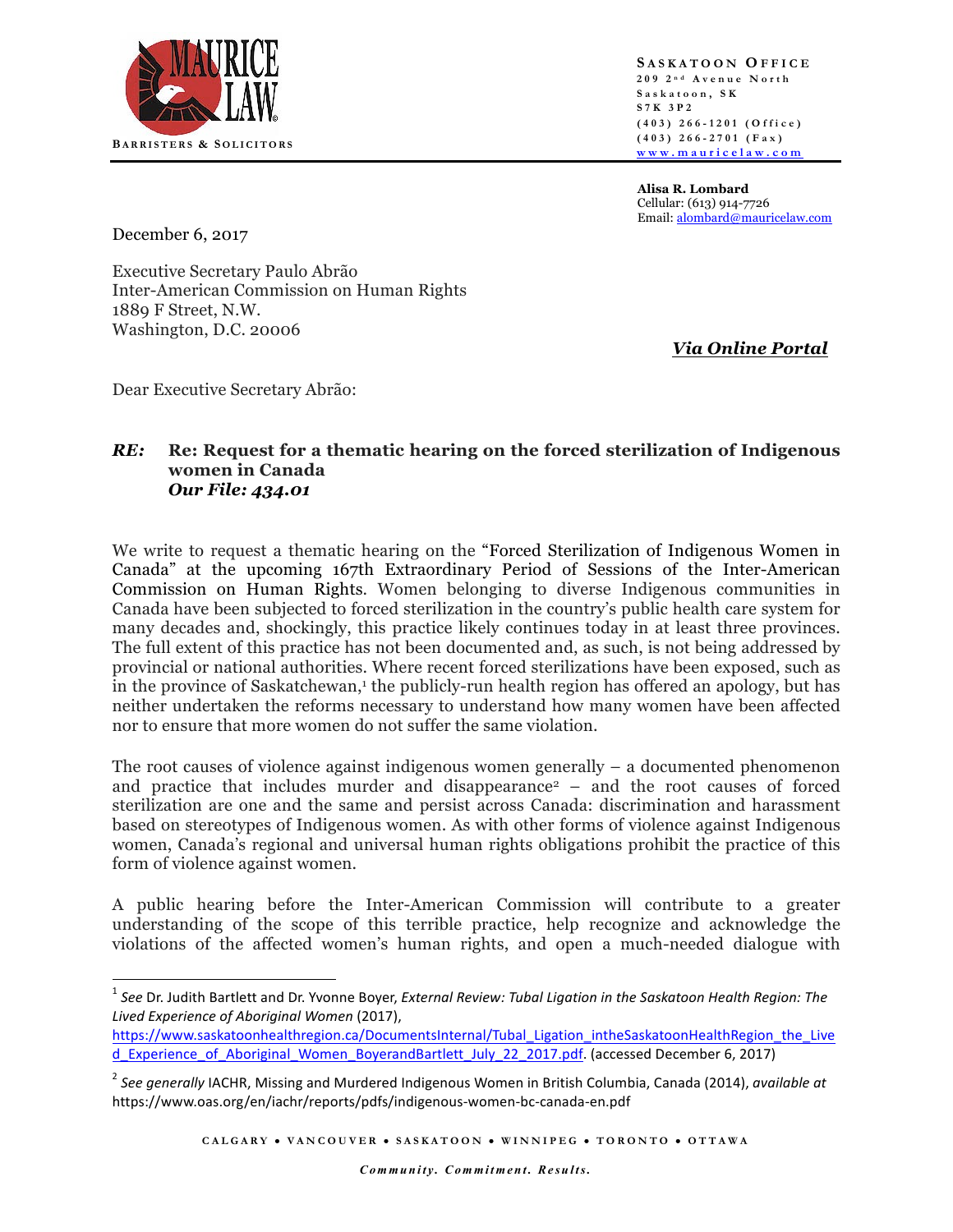relevant authorities regarding changes in policy and practice to prevent and redress the forced sterilization of Indigenous women in Canada.

### **I. Requesting Party**

The Indigenous rights law firm Maurice Law and its lawyers, specifically attorneys Alisa Lombard and Aubrey Charette, make this request for a thematic hearing on the forced sterilization of Indigenous women in Canada. Maurice Law is the first – and only – national Indigenous-owned national law firm in Canada and primarily represents Indigenous individuals and communities seeking redress for violations of their rights by provincial or federal authorities. Lombard works with Indigenous women who have suffered forced sterilization in Canada, and represents those women in a class action lawsuit in the province of Saskatchewan. Maurice Law, along with its clients, wishes to shed light on this ongoing practice and its connection to systemic discrimination and violence against Indigenous women and girls in the country, with the goal of changing government policies and practices as necessary to redress and put a stop to forced sterilization in the Canadian public health care system.

The Native Women's Association of Canada (NWAC) will discuss support for this submission this weekend (December 9-10, 2017) at a meeting of their Board of Directors. It is anticipated that a motion will be passed in support of this request, in keeping with governance practices, following which a letter of support would be sent directly to this Honourable Commission.

#### **II. Overview of the Situation**

In late 2015, media reports identified four Indigenous women who were forcibly sterilized shortly after giving birth at a hospital in Saskatoon, Saskatchewan.3 Following those reports, which the government initially sought to ignore, the Saskatoon Regional Health Authority (SRHA) commissioned an external review.4 The report resulting from the external review confirmed the ongoing practice of forced sterilization. <sup>5</sup> The report found that "pervasive structural discrimination and racism….remains unmistakable"6 within the regional health care system. However, given the limitations of the external review (particularly in that it relied on

<sup>&</sup>lt;sup>3</sup> See, e.g., CBC News, "Another Saskatoon Woman Says She Was Sterilized Against Her Will," Dec. 16, 2015, http://www.cbc.ca/news/canada/saskatoon/saskatoon-woman-says-she-was-sterilized-against-her-will-1.3366464; CBC News, "I Didn't Want It Done: Saskatoon Woman Was Sterilized Against Her Will," Nov. 18, 2015, http://www.cbc.ca/news/canada/saskatoon/saskatoon-woman-sterilized-against-will-1.3324980.

<sup>&</sup>lt;sup>4</sup> See, e.g., Roger Collier, Reports of Forced Sterilization of Indigenous Women in Canada Mirror Shameful Past, Canadian Medical Association Journal (CMAJ), Vol. 21, Issue 33 (Aug. 2017), *available at* http://www.cmaj.ca/content/189/33/E1080.

<sup>&</sup>lt;sup>5</sup> See Dr. Judith Bartlett and Dr. Yvonne Boyer, *External Review: Tubal Ligation in the Saskatoon Health Region: The* Lived Experience of Aboriginal Women, 22 July 2017 ("Themes arising reveal that many of the Aboriginal women interviewed were living often overwhelming and complex lives when they were coerced, their lives were intricately bound within an overriding negative historical context of colonialism. Most of the women did not understand that tubal ligation was permanent, thinking it was a form of birth control that could be reversed in the future. Essentially all of the women interviewed felt that the health system had not served their needs, and they had felt powerless to do anything about it."),

https://www.saskatoonhealthregion.ca/DocumentsInternal/Tubal\_Ligation\_intheSaskatoonHealthRegion\_the\_Live d Experience of Aboriginal Women BoyerandBartlett July 22 2017.pdf.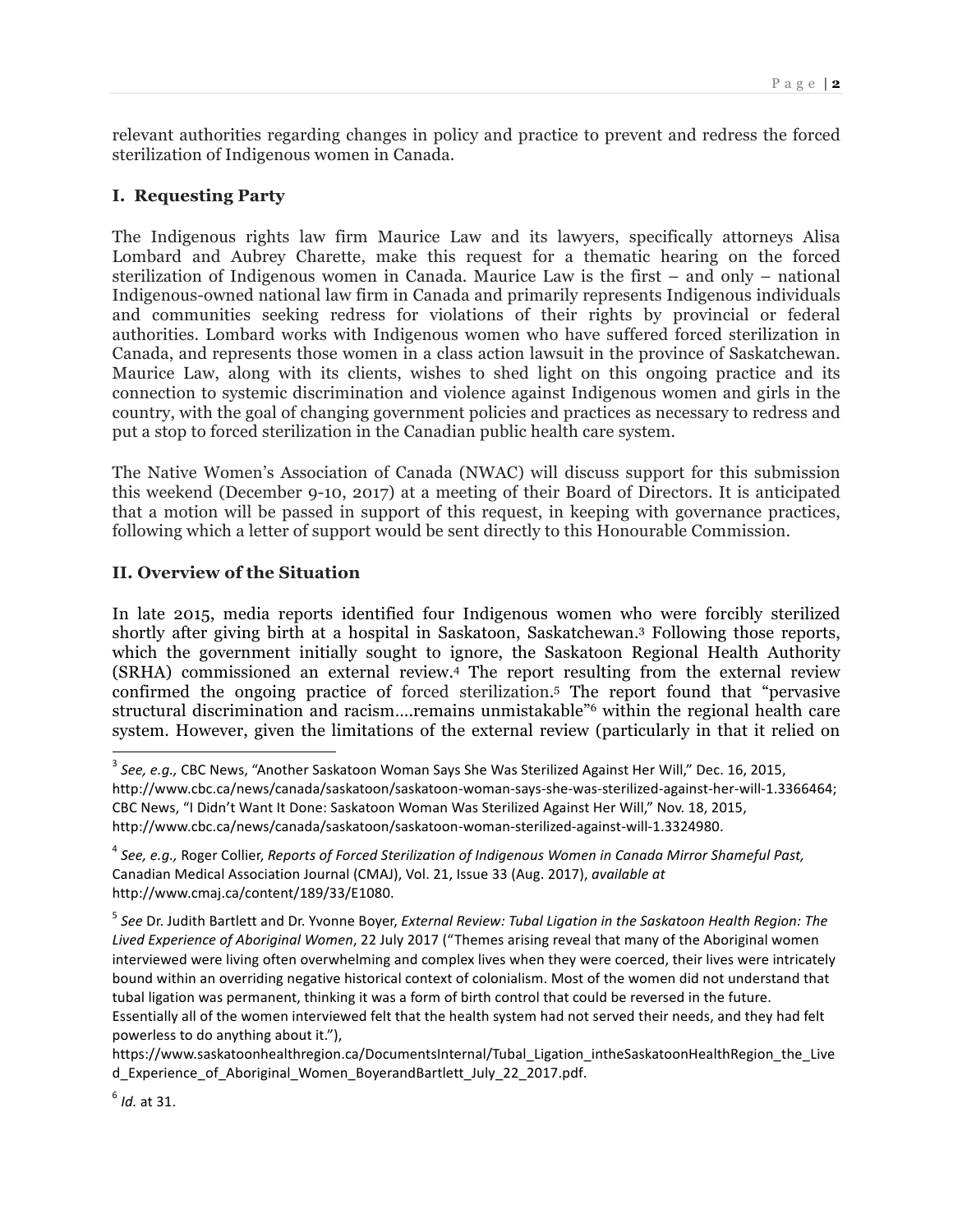affected women to contact the report authors), the report does not give a complete picture of forced sterilization in Saskatoon, let alone in greater Saskatchewan or the rest of Canada.

Moreover, this information has led to criticism, but not to concrete action to address the forced sterilization and its causes. The SRHA made a public apology following the release of the report.7 The health region's Vice President acknowledged the report's findings of racism within the health care system, and that the SRHA did not treat Indigenous women appropriately or with respect.<sup>8</sup> However, authorities have not committed to providing reparation for the individual women who have been identified thus far, nor have they instituted broader reforms to prevent the forced sterilization of Indigenous women going forward. Domestic litigation on the forced sterilization of Indigenous women in Saskatoon is currently pending the judge's certification of the class action. The lawsuit was filed in Saskatoon's Court of Queen's Bench on October 5, 2017 (File No. QB 1485 of 2017). Over 30 Indigenous women have contacted Maurice Law and are anticipated to qualify as class members.

There is significant reason to believe that the experience of Indigenous women in Saskatoon is not unique and that many other women, including in other provinces, have been  $-$  or are being – subjected to forced sterilization by health professionals. The Saskatoon report tracks the long history of sterilization in Canada, with its ties to the colonial period when Indigenous Peoples were sterilized for being seen by the Europeans as "mentally unfit."9 The external review notes that the sterilization legislations' legacy has imprints across Canada's health care system.10 The underlying values of those laws and policies, namely the undesirability of Indigenous populations, have informed the institutional systemic racism that shapes Saskatoon's health policies and practices, and likely beyond. Since the report's publication, Indigenous women in other Canadian provinces, including Manitoba, Alberta and Ontario have reported having undergone similar experiences.11 The relevant authorities have not conducted an investigation or review, at least not any that has been shared publicly. It should be noted that Canada's health care system is exclusively public, that is, government-run, giving government a direct role – and responsibility – in this matter. Under Canada's *Constitution Act,* health care is a matter of provincial jurisdiction under section 92(7), and "Indians…" are a matter of federal jurisdiction under section 91(24). This jurisdictional matrix has resulted in many disputes between the various levels of government over the provision of health care and other services to Indigenous individuals.

In many cases, tubal ligation was first raised with a woman while she was in active labour and delivery, about to enter or in the operating room for an emergency or scheduled cesarean section, or closely following birth. In those circumstances, women lack the capacity to provide proper and informed consent to a medically unnecessary procedure with permanent

 $7$  The Canadian Press, Saskatoon Health Region apologizes to Indigenous women pressured into tubal ligation surgery, The Star, 27 July 2017, https://www.thestar.com/news/canada/2017/07/27/saskatoon-health-regionapologizes-to-indigenous-women-pressured-into-tubal-ligation-surgery.html.

<sup>8</sup> *Id.*

<sup>9</sup> *Id.* at 7. 

<sup>&</sup>lt;sup>10</sup> *Id.* at 8.

<sup>&</sup>lt;sup>11</sup> See, e.g., Roger Collier, Reports of Forced Sterilization of Indigenous Women in Canada Mirror Shameful Past, Canadian Medical Association Journal (CMAJ), Vol. 21, Issue 33 (Aug. 2017), *available at* http://www.cmaj.ca/content/189/33/E1080.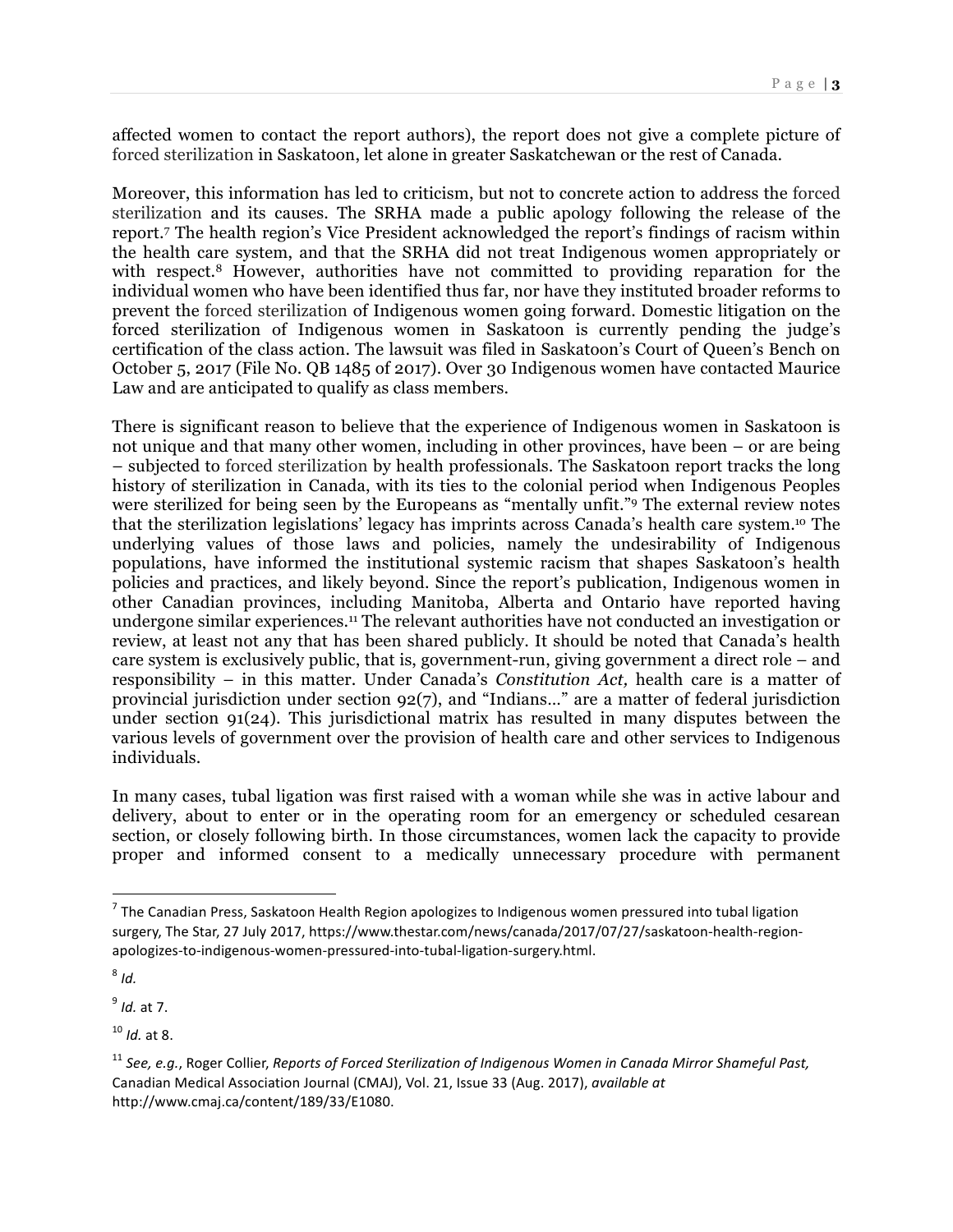implications on their reproductive ability, notwithstanding the adequacy of a health professionals' explanation of the procedure's risks, consequences and permanent nature. There is evidence to support that health care professionals consistently misrepresented the permanency of tubal ligation in advising the women that it was reversible. In other cases, it is reported that women unequivocally refused to be sterilized and were told that, failing sterilization, the hospital would not let them see their baby or release them. In other cases, women were worn down and acquiesced to the coercion of health professionals persistently calling for their sterilization. In yet other cases, women were coerced into tubal ligation while incapacitated on the operating table undergoing a cesarean section, and in other cases, women were forcibly wheeled while protesting into an operating room, administered an epidural, and forcibly sterilized against their will.

In one reported case, an abortion performed, without proper and informed consent and without an explained medical reason, on a 15 year old girl resulted in irreparable damages to her left ovary, miscarriages and grave fertility challenges.

In another reported case, a 21 year old woman was encouraged by a social worker attending at her pre-natal medical appointment with her physician to have a therapeutic abortion. The reasoning reportedly provided was that the child would be taken from her. She was sterilized without her knowledge after the abortion.

In another reported and documented case, a young woman was manipulated into sterilization by a social worker, foster parent and a physician promising that her children would be returned to her from foster care. She was sterilized after the birth of her child. Her children were not returned to her care. She took her own life approximately 10 months later.

# **III. Violence Against Indigenous Women in Canada**

The pattern of forced sterilization of Indigenous women in Canada must be placed in the broader context of the other widespread manifestations of violence against Indigenous women in Canada. International human rights bodies and experts, as well as the government of Canada, have recognized the patterns of enforced disappearances of, murder of, and domestic violence against Indigenous women and girls in Canada, although forced sterilization specifically has, until now, been left out of the larger picture of discrimination and violence against indigenous women in the country.12

The IACHR has already established that violence against Indigenous women in Canada is widespread. On a country visit to Canada in 2013, the government indicated that Indigenous women are three times more likely to suffer violence than non-Indigenous women. Further, the IACHR reported in 2014 that over half of Indigenous women in Canada fear for their life due to spousal violence (compared to 31 percent of non-Indigenous women).13 Additionally, in 2016, the Inter-American Commission in a joint press release with United Nations experts stated that

<sup>&</sup>lt;sup>12</sup> See IACHR, Missing and Murdered Indigenous Women in British Columbia, Canada, paras. 90-92.

<sup>&</sup>lt;sup>13</sup> *See id.* at paras. 91-92.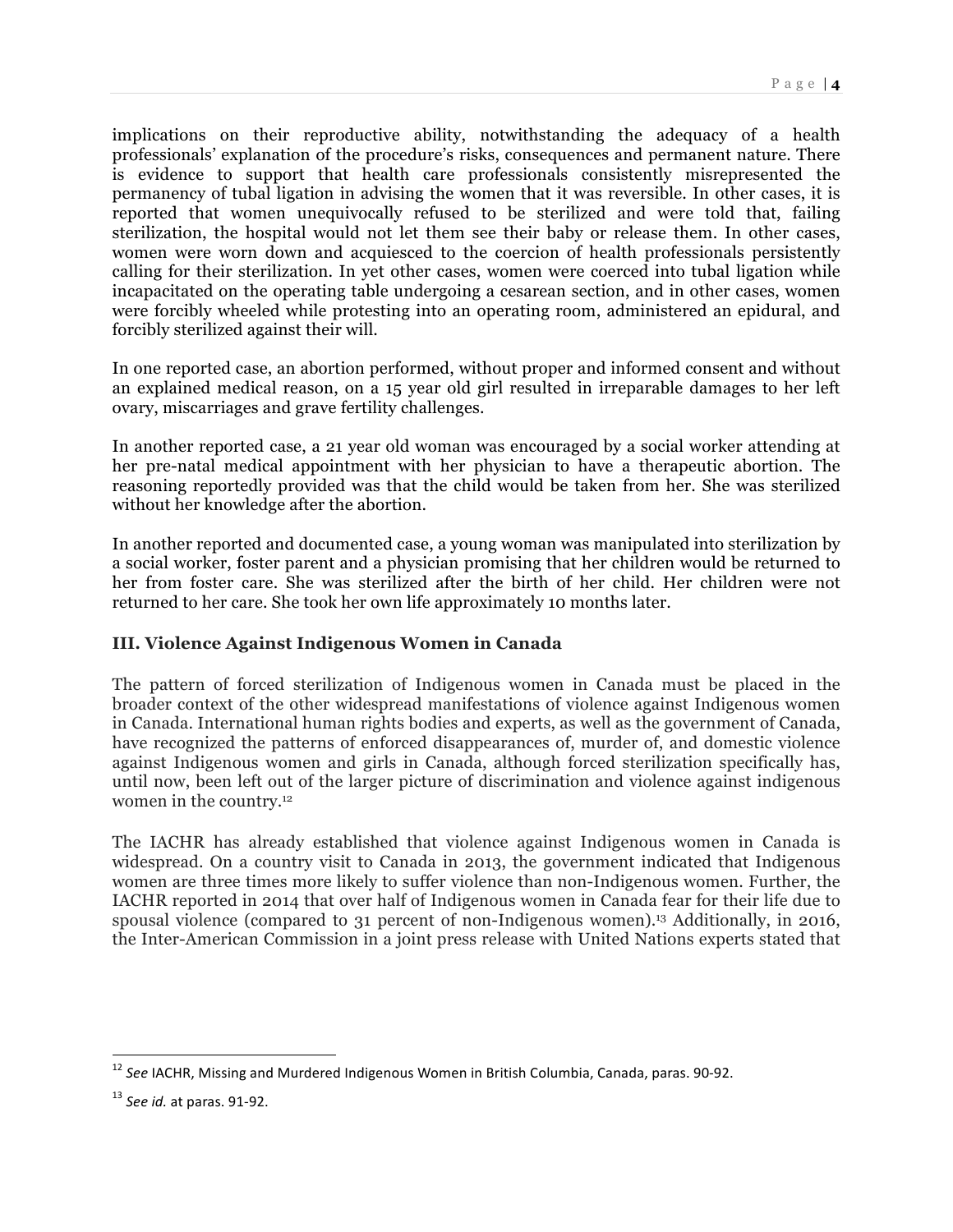nearly 1,200 Indigenous women and girls have been murdered or forcibly disappeared in the last 30 years.<sup>14</sup>

Violence against Indigenous women in Canada has typically been conducted with impunity. In its 2014 report, the Commission noted that just over half of cases of murdered Indigenous women and girls resulted in charges.15 The Commission went on to find in the same report that Canadian police have "failed to adequately prevent and protect Indigenous women and girls" from violence, often due to the prevalence of stereotypes and resulting discrimination,16 and that the failure to impose consequences for violence against Indigenous women "has given rise to both real and perceived impunity."<sup>17</sup> Police often assume, based on stereotypes, that Indigenous women run away of their own volition and place themselves in dangerous situations, including drug use and criminal activity, which is used as a reason not to investigate a case.<sup>18</sup>

The violence faced by Indigenous women in Canada is rooted in discrimination and is tied to socioeconomic barriers they face that prevent the receipt of basic services and resources on an equal basis with others. Commissioner James Cavallaro said on the subject, "Poverty, inadequate housing, economic and social relegation, among other factors, contribute to [Indigenous women's] increased vulnerability to violence."<sup>19</sup> Further, during an inquiry conducted on the disappeared and missing Indigenous women in Canada, the Committee on the Elimination of Discrimination against Women (CEDAW Committee) found that discrimination against Indigenous women and the rights violations they suffer, including violence committed against them, are connected; the CEDAW Committee went on to find that discrimination and violence against Indigenous women in Canada has roots in the denial of cultural, social, economic, and political rights, noting the inequalities Indigenous women face in health care services, as well as housing, education, and employment.<sup>20</sup>

 $14$  IACHR, Canada Must Address Root Causes of Extreme Violence and Discrimination against Indigenous Women – Rights Experts, 1 February 2016, http://www.oas.org/en/iachr/media\_center/PReleases/2016/009.asp.

<sup>&</sup>lt;sup>15</sup> See IACHR, Missing and Murdered Indigenous Women in British Columbia, Canada, para. 40.

<sup>&</sup>lt;sup>16</sup> See id. at paras. 96-97.

<sup>&</sup>lt;sup>17</sup> See id. at para. 42.

<sup>&</sup>lt;sup>18</sup> See id. at paras. 96-97.

 $19$  IACHR, Canada Must Address Root Causes of Extreme Violence and Discrimination against Indigenous Women – Rights Experts, *supra* note 14.

<sup>&</sup>lt;sup>20</sup> See CEDAW Committee, Report of the inquiry concerning Canada of the Committee on the Elimination of Discrimination against Women under article 8 of the Optional Protocol to the Convention on the Elimination of All *Forms of Discrimination against Women*, UN Doc. CEDAW/C/OP.8/CAN/1, 30 March 2015, paras. 128-31, 190, 193, 203-205, 208, *available at*

http://tbinternet.ohchr.org/\_layouts/treatybodyexternal/Download.aspx?symbolno=CEDAW%2fC%2fOP.8%2fCAN %2f1&Lang=en.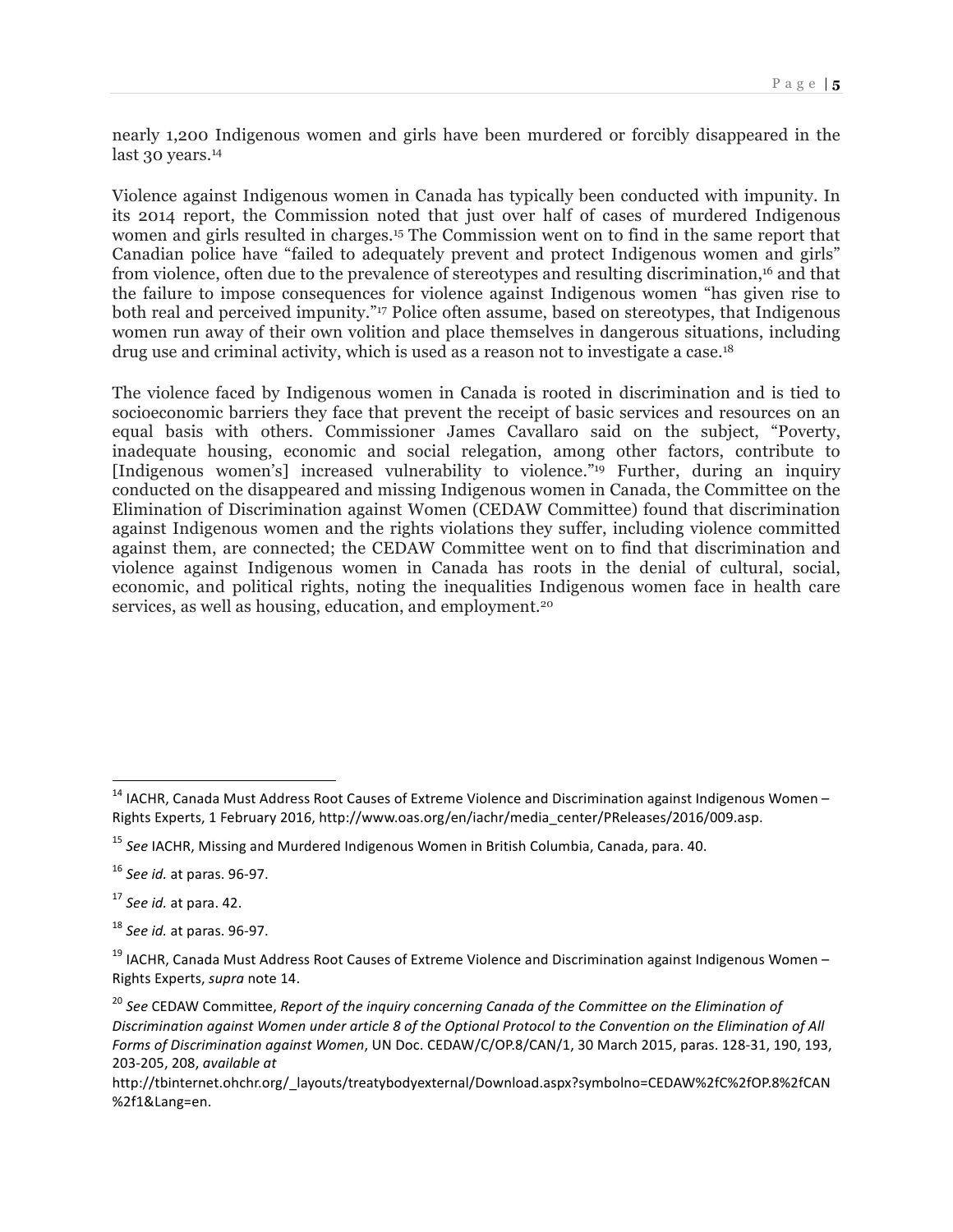### **IV. Canada's Human Rights Obligations with Regard to Forced Sterilization**

International human rights standards, including those that apply in Canada, prohibit forced sterilization.<sup>21</sup> Pursuant to the Charter of the Organization of American States,<sup>22</sup> of which it is a Member State, Canada is held to the human rights obligations identified in the American Declaration of the Rights and Duties of Man ("American Declaration").<sup>23</sup> Furthermore, Canada is a State party to, *inter alia*, the International Covenant on Civil and Political Rights (ICCPR);<sup>24</sup> the International Covenant on Economic, Social and Cultural Rights (ICESR);<sup>25</sup> the Convention on the Elimination of All Forms of Discrimination against Women (CEDAW);26 the International Convention on the Elimination of All Forms of Racial Discrimination (ICERD);<sup>27</sup> and, the Convention against Torture and Other Cruel, Inhuman or Degrading Treatment or Punishment (CAT).28 These instruments require the Canadian government – including via its publicly-funded health services – to refrain from discriminating against women on the basis of their gender or ethnicity; from subjecting them to treatment that is cruel, inhuman or degrading; and from denying them equal enjoyment of rights, among many other requirements. Additionally, Canada must take steps to protect and fulfill the rights enshrined in these instruments.

Specifically, this Honorable Commission has endorsed the view that a sterilization performed without a woman's full, free, and informed consent violates her human rights to equality, nondiscrimination, and personal integrity.29 More recently, the Inter-American Court of Human Rights held that forced sterilization violates a whole host of rights, including those related to

<sup>23</sup> American Declaration of the Rights and Duties of Man, O.A.S. Res. XXX adopted by the Ninth International Conference of American States (1948), reprinted in Basic Documents Pertaining to Human Rights in the Inter-American System, OEA/Ser.L/V/I.4 rev.13 at 13 (2010) [hereinafter American Declaration]; see I/A Court H.R., *Interpretation of the Declaration of the Rights and Duties of Man within the Framework of Article 64 of the American Convention on Human Rights*, Advisory Opinion OC-10/89, Series A No. 10, 14 July 1989, paras. 35-45.

<sup>24</sup> International Covenant on Civil and Political Rights (adopted 16 December 1966, entered into force 23 March 1976), 999 UNTS 171 [hereinafter ICCPR].

<sup>25</sup> International Covenant on Economic, Social and Cultural Rights (adopted 16 December 1966, entered into force 3 January 1976), 993 UNTS 3 [hereinafter ICESCR].

 $26$  Convention on the Elimination of All Forms of Discrimination against Women (adopted 18 December 1979, entered into force 3 September 1981), 1249 UNTS 13 [hereinafter CEDAW].

<sup>27</sup> International Convention on the Elimination of All Forms of Racial Discrimination (adopted 21 December 1965, entered into force 4 January 1969), 660 UNTS 195, arts. 1(3), 2, 5 [hereinafter ICERD].

<sup>28</sup> Convention against Torture and Other Cruel, Inhuman or Degrading Treatment or Punishment (adopted 10 December 1984, entered into force 26 June 1987), 1465 UNTS 85 [hereinafter CAT].

<sup>29</sup> IACHR, Friendly Settlement Report No. 71/03, Petition 12.191, *María Mamérita Mestanza Chávez* (Peru), 22 Oct. 2003, paras. 15-18. See also IACHR, *Access to Information on Reproductive Health from a Human Rights Perspective* (2011), para. 61 et seq.; IACHR, Access to Maternal Health Services from a Human Rights *Perspective* (2010), para. 75.

<sup>&</sup>lt;sup>21</sup> See generally World Health Organization et al., *Eliminating Forced, Coercive and Otherwise Involuntary Sterilization: An Interagency Statement* (2014).

<sup>&</sup>lt;sup>22</sup> Charter of the Organization of American States, adopted at the Ninth International Conference of American States (1948), reprinted in Basic Documents Pertaining to Human Rights in the Inter-American System, OEA/Ser.L/V/I.4 rev.13 at 106 (2010).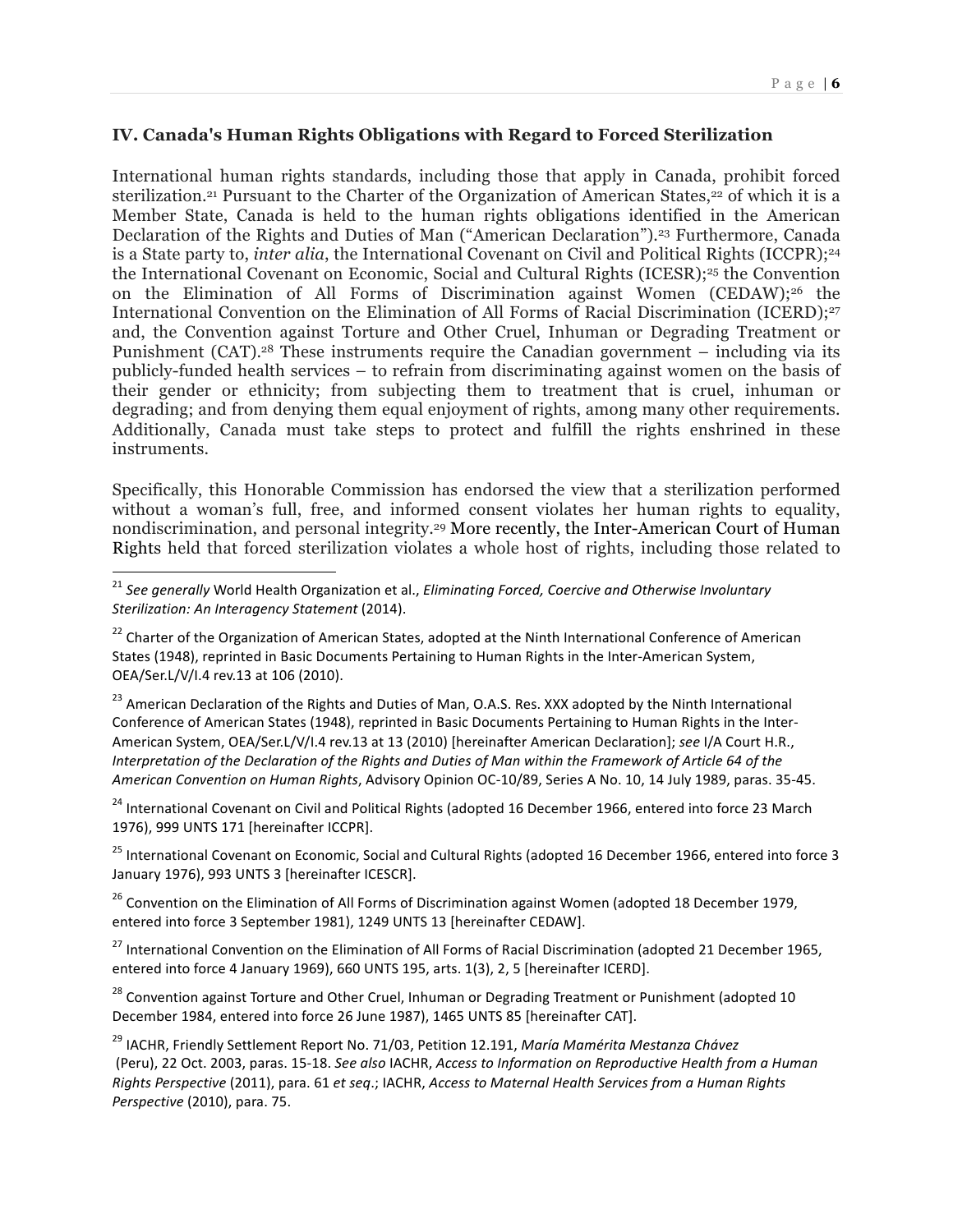dignity, private and family life, access to information, and creating a family.30 While these cases involved violations of the American Convention on Human Rights,<sup>31</sup> the rights at issue are also enshrined in the American Declaration.32

Forced sterilization, including among Indigenous women in Canada, is not a new phenomenon and addressing it will require dedicated attention, resources, policymaking, and monitoring. For example, among the reparations ordered in the case of *I.V. v. Bolivia*, the Inter-American Court directed the State to adopt permanent educational and training programs for health care professionals and staff to ensure their respect for the principles of informed consent and nondiscrimination.33 That is to say, an apology is insufficient to redress the forced sterilization of Indigenous women in Canada or to prevent the forced sterilization of other Canadian women in the future. In a similar vein, the CEDAW Committee has recommended that Canada address pervasive violence and discrimination against Indigenous women and girls "by ensuring effective access to remedies for all acts of violence," and by taking measures to improve socioeconomic conditions for Indigenous women, increase access to health services, and eliminate negative stereotypes against Aboriginal women.34

# **V. Importance of IACHR Oversight and Need for a Hearing**

In light of the deep and discriminatory root causes of forced sterilization of Indigenous women in modern-day Canada, the likelihood that this practice is continuing in Saskatchewan and possibly other provinces today, the government's inadequate commitment to redress and prevention to date, and the irreversible and life-altering consequences of this practice on the lives of women and their families, we urge the Inter-American Commission on Human Rights to shine a spotlight on this issue. Violence and discrimination against Indigenous women in Canada is a pervasive problem, and it is one of which the public authorities are well aware. It is a problem they have pledged to address. Nonetheless, even in the purportedly modern and professional setting of Canadian hospitals, women are being subjected to sterilization without their full, free, and informed consent. The involvement and oversight of our region's human rights body is imperative.

This hearing would provide a unique and invaluable opportunity to focus the national government's attention on this harmful practice, obtain information that may be in its possession regarding forced sterilizations by public health actors across Canada, guide the government in providing reparation to the women who have been affected, and identify

<sup>&</sup>lt;sup>30</sup> I/A Ct. H.R., *I.V. v. Bolivia*. Preliminary Objections, Merits, Reparations and Costs. Judgment of 30 November 2016. Series C No. 329, para. 372.

<sup>&</sup>lt;sup>31</sup> American Convention on Human Rights "Pact of San José, Costa Rica" (adopted 22 November 1969, entered into force 18 July 1978), 1144 UNTS 123, OASTS No. 36, OEA/Ser.L.V/II.82 doc.6 rev.1, art. 25 [hereinafter American Convention].

<sup>&</sup>lt;sup>32</sup> See I.V. v. Bolivia, Judgment of 30 November 2016; María Mamérita Mestanza Chávez (Peru), 22 Oct. 2003. Cf. American Declaration, arts. I, II.

<sup>&</sup>lt;sup>33</sup> I.V. v. Bolivia, Judgment of 30 November 2016, para. 372(11).

<sup>&</sup>lt;sup>34</sup> Report of the inquiry concerning Canada of the Committee on the Elimination of Discrimination against Women under article 8 of the Optional Protocol to the Convention on the Elimination of All Forms of Discrimination against *Women*, 30 March 2015, paras. 217(o), 218(a), 218(c), 219(b), 219(f).